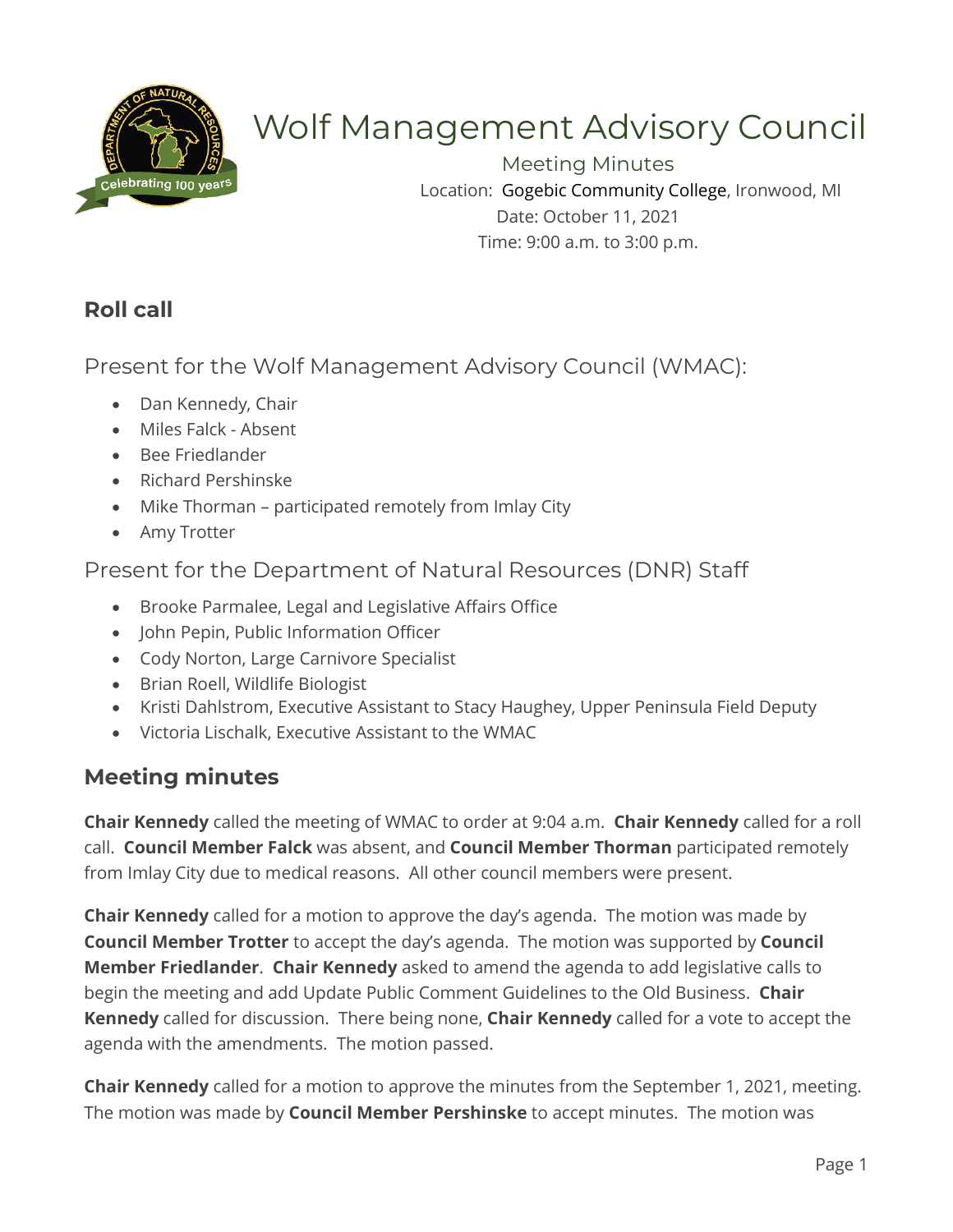supported by **Council Member Friedlander**. **Chair Kennedy** called for discussion. **Council Member Trotter** requested more detail of the discussion be provided in the minutes. **Chair Kennedy** called for a vote to accept the minutes. The motion passed.

#### Presentations

Wolf Management Advisory Council Updates

- a. Legislative Comments All six Representatives were opposed to wolf management hunting and trapping.
	- i. Representative Sowerby District 31
	- ii. Representative Stone District 28
	- iii. Representative Ellison District 26
	- iv. Representative Kupa District 41
	- v. Representative Rabhi District 53
	- vi. Representative Alyash District 4
- b. Science-Based Management
	- i. Factors Limiting Deer Abundance in the Upper Peninsula (*Brian Roell, DNR)*
- c. Review and Update Policy
	- i. Handout: DNR'S Accomplishments on Section 6.1 of the 2015 Wolf Management Plan (*Cody Norton, DNR*)
	- ii. Handout: DNR'S Accomplishments on Section 6.4 of the 2015 Wolf Management Plan (*Cody Norton, DNR*)
	- iii. Handout: Factors Limiting Deer Abundance in the Upper Penninsula (*Brian Roell, DNR) -*

**Chair Kennedy** requested a 10-minute break at 10:55. The WMAC returned from a break at 11:05.

## Public Comment

Brooke Parmalee read the official timekeeping procedures and guidelines for the meeting's public comment which began at 11:09.

a. 10 Minute Comments

Nancy Warren – National Wolfwatch Coalition Jordan Hoover – Hunter Nation

b. 5 Minute Comments

Marcie Terwilliger Jim Hammill

c. 3 Minute Comments

Charles Markham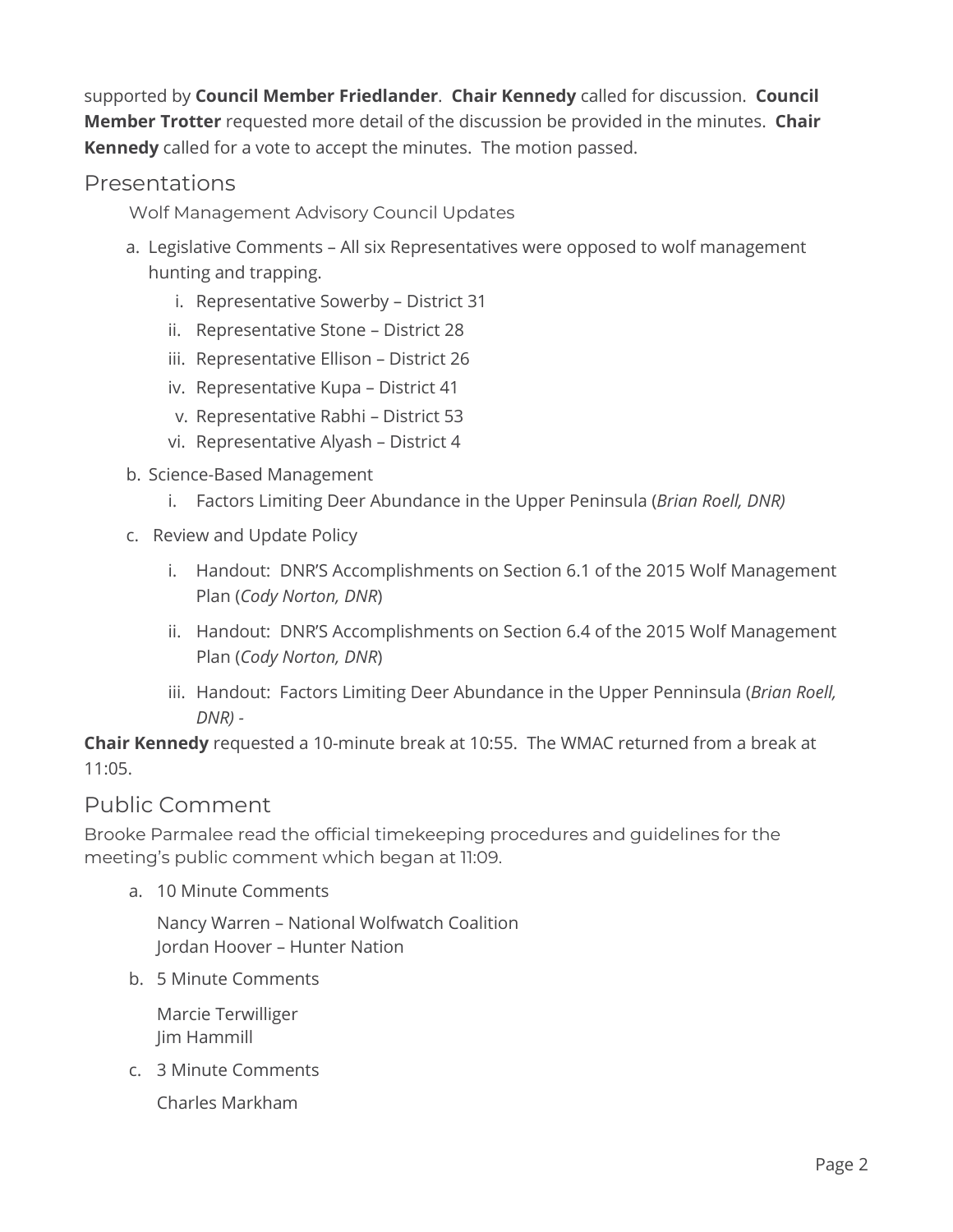Alina Shively Martha Dugdale Bryan Reynolds George Lindquist Catherine Andrews Lorraine Warson Dwayne Holt

**Chair Kennedy** adjourned the portion of the public appearance at Noon. The WMAC adjourned for lunch and returned at 12:50 pm.

New Business

- a. 2015 Wolf Management Plan, Section 6.1, Increase public awareness and understanding of wolves and wolf-related issues.
- **Council Member Friedlander** requested 1) more specificity to the accomplishments, 2) who are the management partners identified in 6.1.1 and who is missing, and 3) how are we engaging with Tribes – are they a management partner?
- **Council Member Friedlander** requested clarification on the list of actions that need additional effort – are they prioritized and what's the role of the WMAC in prioritization?
- **Council Member Trotter** suggested the DNR have more active education and outreach on wolf conservation.
- **Council Member Pershinske** suggested the DNR add a wolf education program to hunter safety.
- b. 2015 Wolf Management Plan, Section 6.4, Maintain sustainable populations of wolf prey.
- **Council Member Trotter** liked the idea of increasing the understanding of the wolf diet what else are they eating?
- **Council Member Trotter** also suggested there should be a strong connection to the work of the UP-Habitat workgroup – better linkage.

## Old Business

- a. Wolf Population Survey
- DNR investigates and incorporates the use of volunteers in assessing the wolf population.

**Council Member Trotter** made a motion supported by **Council Member Pershinske** to ask the DNR to investigate and incorporate how to integrate the use of volunteers in assessing the wolf population. **Chair Kennedy** called for discussion. After additional discussion, **Chair Kennedy**  called for a vote. The motion passed 4-1.

Pursue a third-party review of wolf survey methodology regularly.

**Council Member Trotter** made a motion supported by **Council Member Pershinske** to recommend to the DNR pursue a third-party evaluation of the methodology of the wolf survey on a regular basis. **Chair Kennedy** called for discussion. After additional discussion **Chair Kennedy**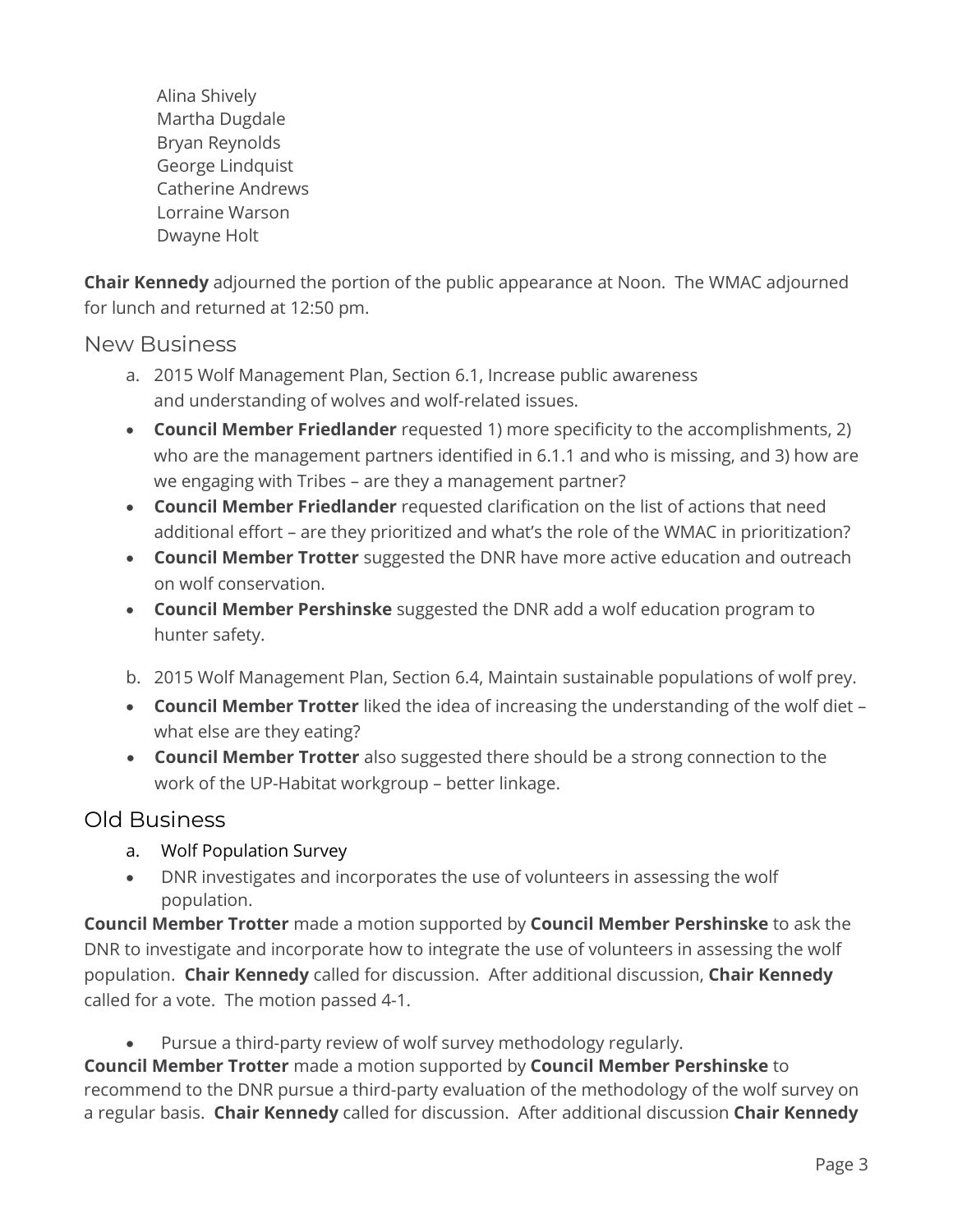called for a vote. The motion passed 3-1 with **Council Members Thorman, Trotter, and Pershinske** yea; **Council Member Friedlander** nay; **Chair Kennedy** abstaining; **Council Member Falck** absent.

• Reporting wolf interactions recommendation.

**Council Member Thorman** made a motion to recommend the DNR establish a dedicated 24-hour phone number for reporting human/wolf encounters/activity in addition to existing methods. **Council Member Trotter** supported the motion.

**Chair Kennedy** made a motion to table the vote until the next meeting supported by **Council Member Friedlander. Chair Kennedy** asked for a discussion. There being none, **Chair Kennedy**  called for a vote. The motion failed 3 - 2. **Council Members Thorman, Trotter, and Pershinske** with a nay vote; **Chair Kennedy** and **Council Member Friedlander** yea; **Council Member Falck** absent.

**Chair Kennedy** called for discussion. There being no further discussion, **Chair Kennedy** called for a vote on the motion brought forward by **Council Member Thorman**. The motion passed 3-1. **Council Members Thorman, Trotter, and Pershinske** with a yea; **Council Member Friedlander** nay; **Chair Kennedy** abstaining; **Council Member Falck** absent.

- b. Update the WMAC Public Comment Guidelines **Chair Kennedy** asked for a motion to:
- Change the Public Appearance Guidelines title to Public Comment Guidelines.
- Change the word "appearances" throughout the document to "comments".
- Remove the sentence in item 4 "Anyone wishing to address the WMAC on an item not specifically appear on the WMAC agenda is limited to a presentation of no more than three (3) minutes." The sentence does not pertain to the WMAC.
- Change the word "several" to a three (3) in item 4 In instances where there are "several" speakers on the same topic, the chairperson is authorized to request that the group appoint a representative to address the WMAC on the group's behalf, or each individual presentation shall be limited to three (3) minutes. If a spokesperson is designated, that individual will be granted ten (10) minutes.
- Remove 4d The chairperson may schedule repeat presentations at the end of the session when the presenter has made previous presentations on the same topic during the preceding twelve (12) months. Such presentations shall be limited to three (3) minutes.

**Council Member Friedlander** made a motion to change public appearance guidelines as requested by **Chair Kennedy.** The motion was supported by **Council Member Trotter. Chair Kennedy** called for discussion. **Council Member Friedlander** would like to emphasize that it's important for the DNR to work on getting hybrid meetings to facilitate participation by a larger group of people. **Council Member Trotter** requested the website reflect the email and phone number are more clearly stated to ensure the public knows who to contact. A vote was taken, and the motion carried.

Proposed presentations for the November meeting